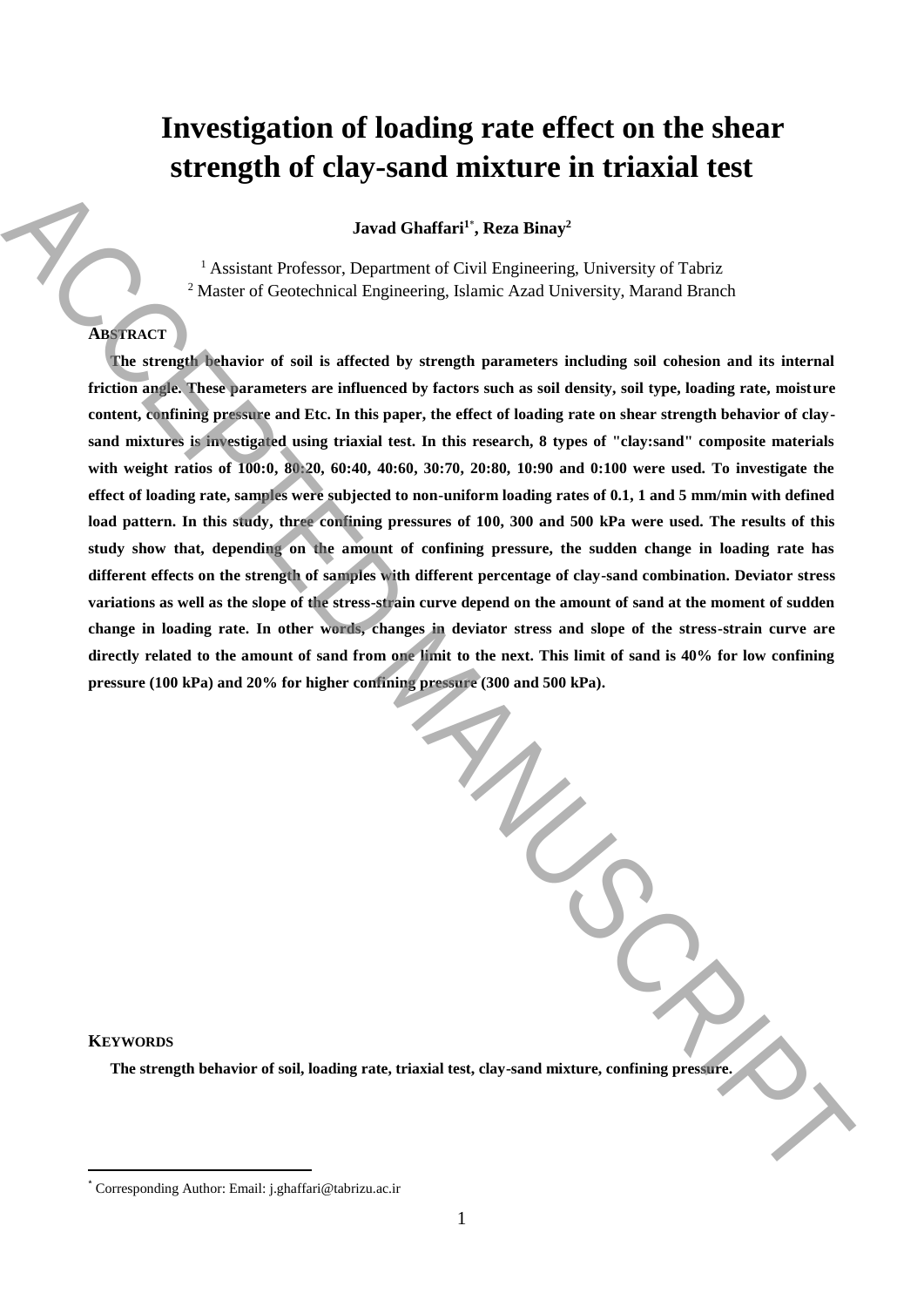## **1. Introduction**

Changes in the two parameters of the angle of internal friction and cohesion of the soil change the strength behavior of the soil and are influenced by factors such as soil compaction, soil type, loading rate, moisture content, confining stress and etc. Among these factors, little attention has been paid to the effect of loading rate on soil strength behavior.

A number of full- scale field case histories showed a paramount importance of time effects on the stressstrain behaviour of granular materials, for example, long- term settlements of shallow foundations, the timedependent bearing capacity of driven piles, residual settlements of high earth structures, such as rockfill dams and high highway embankments [1-3]. The time effects on the stress- strain behaviour of geomaterials comprise: i) the ageing effects in the material intrinsic stress- strain properties due to time dependent inter particle bonding and weahering and others, and ii) the loading rate effects due to the material viscous properties. Therefore, proper understanding of not only the ageing effect but also the viscous properties of geomaterials are then essential for the practical implications mentiones above [4, 5]. behavior of the solid and included from the effect of the content of the solid state is the content of the content of the content of the content of the content of the effect of boxing interest. The content of the effect o

Reappraisal of loading rate effects on sand behavior in view of seismic design for pile foundation, Watanabe and Kusakabe have found that with increasing strain rate, soil strength and angle of internal friction and deformation modulus increase [6]. Yamamuro and Abrantes have studied the behavior of sand under high strain rate by an undrained triaxial apparatus. Their results show that as the strain rate increases, the samples become more resistant [7].

Previous studies have shown that most studies have focused on the effect of loading rate on mainly pure sand or pure clay soils and have not been investigated for mixed soils with different sand and clay compositions. Therefore, in this study, the effect of loading rate on the strength behavior of "clay-sand" mixed soil by a triaxial device is investigated.

#### **2. Methodology**

In this study, a triaxial device (UU) with specimens with a diameter of 38 mm and a height of 76 mm was used. Mixed soil from 8 types of sand-clay composites with weight ratios of 0: 100, 20:80, 40:60, 60:40, 70:30, 80:20, 90:10 and 100:0.

All samples were prepared in three layers with 5% moisture and 60% constant relative density with 38 and 76 mm diameter and height. And to ensure a uniform distribution of moisture, each specimen was kept in a plastic container for about 24 hours after applying moisture, and then the specimens were made. The method of triaxial testing is as strain control and loading of 8 types of specimens in accordance with the applied load pattern according to Figure 1. Thus, from every 2% of the axial strain, a sudden change in loading speed is applied to the specimens. All eight samples under this load pattern were tested under three types of confining stresses with values of 100, 300 and 500 kPa.



**Figure 1. Loading pattern of specimens**

# **3. Results and Discussion**

The deviatoric stress–axial strain variation for pure clay under confining pressure of 100, 300 and 500 kPa with the defined loading pattern (Figure 1) have been shown in Figure 2.



**Figure 2. Stress-axial strain curves for pure clay**

As shown in Figure 2, the curve becomes steeper as the loading speed increases, and the curve drops steeply as the speed decreases.

The values of increasing the deviatoric stress at the moment of increasing the loading rate versus sand contents are shown in Figure 3. The curves shown in Figure 3 show that by increasing the percentage of sandy soil up to 20% in samples with 300 and 500 kPa confining stress, the rate of stress increase first decreases and then increases with increasing sand